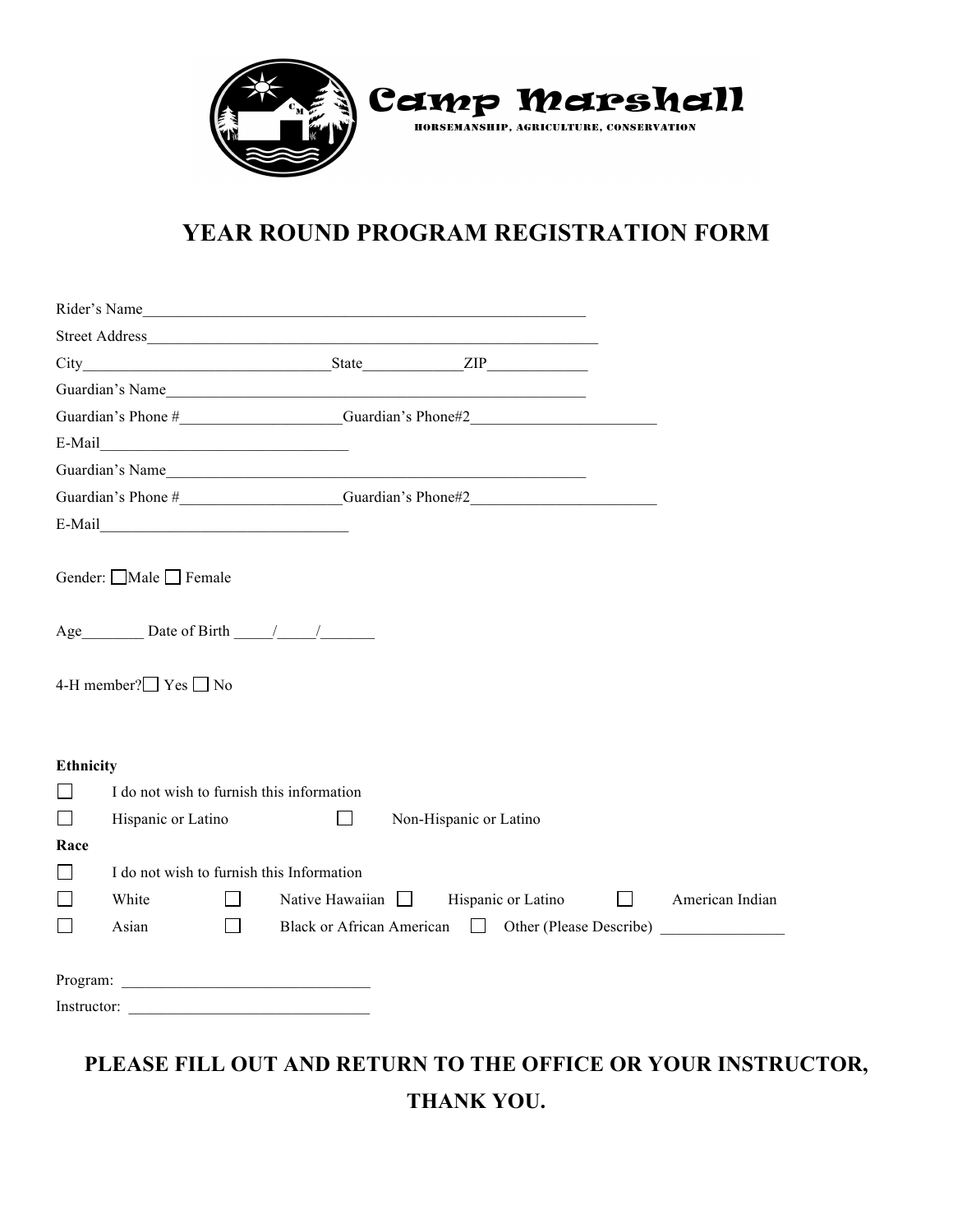## **Worcester County 4-H Center, Inc., Camp Marshall**

### **92 McCormick Road \* Spencer, MA 01562**

#### **HORSE RENTAL, EQUESTRIAN, GUIDE & OUTFITTER SERVICES AGREEMENT, LIABILITY RELEASE, AND ASSUMPTION OF RISK AGREEMENT [FOR INDIVIDUALS]**

#### READ CAREFULLY AND COMPLETE ALL SECTIONS BEFORE SIGNING

A. REGISTRATION OF PARTICIPANT AND AGREEMENT PURPOSE I, the following listed individual, and the parents or legal guardians thereof if a minor, do hereby voluntarily agree to participate in horse rental services and/or guide and outfitter services provided by CAMP MARSHALL.

|                                                                                                                                                                                                                                                           |                   | WEIGHT    | <b>HORSE RIDING EXPERIENCE</b>  |  |  |  |  |  |
|-----------------------------------------------------------------------------------------------------------------------------------------------------------------------------------------------------------------------------------------------------------|-------------------|-----------|---------------------------------|--|--|--|--|--|
| PARTICIPANT NAME                                                                                                                                                                                                                                          | AGE (if under 18) | Over 240? | (Check one that applies)        |  |  |  |  |  |
|                                                                                                                                                                                                                                                           | 2. Age            | 4. Yes    | Beginner (under 10 hours)<br>5. |  |  |  |  |  |
|                                                                                                                                                                                                                                                           | $3.$ DOB          | No        | Over 10 hours                   |  |  |  |  |  |
| 6. Does participant have any physical or mental condition(s) that may affect his/her safety and ability to ride a horse?<br>(circle<br>NO.<br><b>YES</b><br>one)<br>7. If you circled "YES", how can we help this participant with his/her special needs? |                   |           |                                 |  |  |  |  |  |
| 8. MEDICAL INSURANCE I/WE AGREE THAT: Should medical treatment be required, I and/or my medical insurance shall pay for ALL such<br>incurred expenses<br>> My medical insurance company is<br>My policy number is                                         |                   |           |                                 |  |  |  |  |  |
| do NOT carry medical insurance.                                                                                                                                                                                                                           |                   |           |                                 |  |  |  |  |  |
|                                                                                                                                                                                                                                                           |                   |           |                                 |  |  |  |  |  |

## **WRITE INTIALS BELOW AFTER READING EACH SECTION. PARENTS OR GUARDIANS MUST ALSO INITIAL.**

B. AGREEMENT SCOPE AND TERRITORY AND DEFINITIONS This agreement shall be legally binding upon me the registered participant, and the parents or legal guardians thereof if a minor, my heirs, estate, assigns, including all minor children, and personal representatives; and it shall be interpreted according to the laws of the state and county of THIS STABLE'S physical location. This agreement is intended to be valid and binding at all times now and in the future when THIS STABLE permits me (directly or indirectly) to enter THIS STABLE'S property, be on THIS STABLE'S property, be near any horse, receive instruction or guidance from its associates and/or when I ride and/or am near horses on or off of THIS STABLE'S property. Any disputes by the participant shall be litigated in, and venue shall be the county in which THIS STABLE is physically located. This agreement is intended to be as broad and inclusive as the law permits. If any clause, phrase, or word is in conflict with state law, then that single part is null and void. The terms "HORSE" and "EQUINE" herein shall refer to all equine species. The terms "I", "WE", "ME", "MY" shall herein refer to the above registered participant and the parents or legal guardians thereof if a minor.

C. INHERENT RISKS/ASSUMPTION OF RISKS I ACKNOWLEDGE THAT: Horseback riding is classified as RUGGED ADVENTURE RECREATIONAL SPORT ACTIVITY and that risks, conditions, and dangers are inherent in (meaning an integral part of) horse/equine/animal activities, regardless of all feasible safety measures which can be taken, and I agree to assume them. The inherent risks include, but are not limited to any of the following: The propensity of an animal to behave in ways that may result in injury, harm, death, or loss to persons on or around the animal; The unpredictability of an equine's reaction to sounds, sudden movement, unfamiliar objects, persons, or other animals; Hazards, including, but not limited to, surface or subsurface conditions; A collision, encounter, and/or confrontation with another equine, animal, a person, or an object; The potential of an equine activity participant to act in a negligent manner that may contribute to injury, harm, death, or loss to the participant or to other persons, including but not limited to, failing to maintain control over an equine and/or failing to act within the ability of the participant. Horses are 5 to 15 times larger, 20 to 40 times more powerful, and 3 to 4 times faster than a human. If a rider falls from a horse to ground, it will generally be at a distance of from 3 1/2 to 5 1/2 feet, and the impact may result in harm to the rider. Horseback riding is an activity in which one much smaller, weaker predator animal (the human) tries to impose its will on, and become one unit of movement with, another much larger, stronger prey animal that has a mind of its own (the horse) and each has a limited understanding o the other. If a horse is frightened or provoked it may divert from its training and act according to its natural instincts which may include, but are not limited to: Stopping short; Spinning around; Changing directions and/or speed at will; Shifting its weight; Bucking; Rearing; Kicking; Biting; and/or Running from danger. I also acknowledge that these are just some of the risks and I agree to assume<br>others not mentioned above. I am not relying on THIS STABLE to list all

D. WILDERNESS EXPERIENCE PARTICIPATION, CONDITIONS OF NATURE WARNING, UNFAMILIAR AND SUDDEN SIGHTS, SOUNDS, AND MOVEMENTS WARNING, AND INSPECTION OF PREMISES \_I/WE ACKNOWLEDGE THAT: The participant may be taking part in a "WILDERNESS<br>EXPERIENCE" that may be hazardous to people. I/WE ACKNOEDGE THAT The meaning of "WILDERNESS EXPERIEN of activity in a natural and/or wild and/or rugged and/or uncultivated area or region, as of forest and/or hills and/or mountains and/or plains and/or wetlands, which would likely be uninhabited by people and inhabited by wild animals of many types and species to include, but not limited to, mammals, reptiles, and insects, which are not tame, may be savage and unpredictable in nature and also wandering at their will. I/WE ACKNOWLEDGE THAT: THIS STABLE is NOT responsible for total or partial acts, occurrences, or elements of nature and/or sudden and/or unfamiliar sights, sounds and/or sudden movements that can scare a horse, cause it to fall, or react in some other unsafe way. SOME EXAMPLES ARE: Thunder, lightening, rain, wind, wild and domestic animals, insects, reptiles, which may walk, run, or fly near, or bite or sting a horse or person; and irregular footing on out-of-door groomed or wild land which is subject to constant change in condition according to weather, temperature, and natural and man-made changes in landscape. I also acknowledge that these are just some of the risks and I agree to assume others not mentioned above. I am not relying on THIS STABLE to list all possible conditions for me. The participant and part or legal guardian have inspected THIS STABLE'S facilities and are satisfied that all premise conditions are reasonably safe for this participant's intended purpose, usage, and presence upon THISE STABLE'S premises.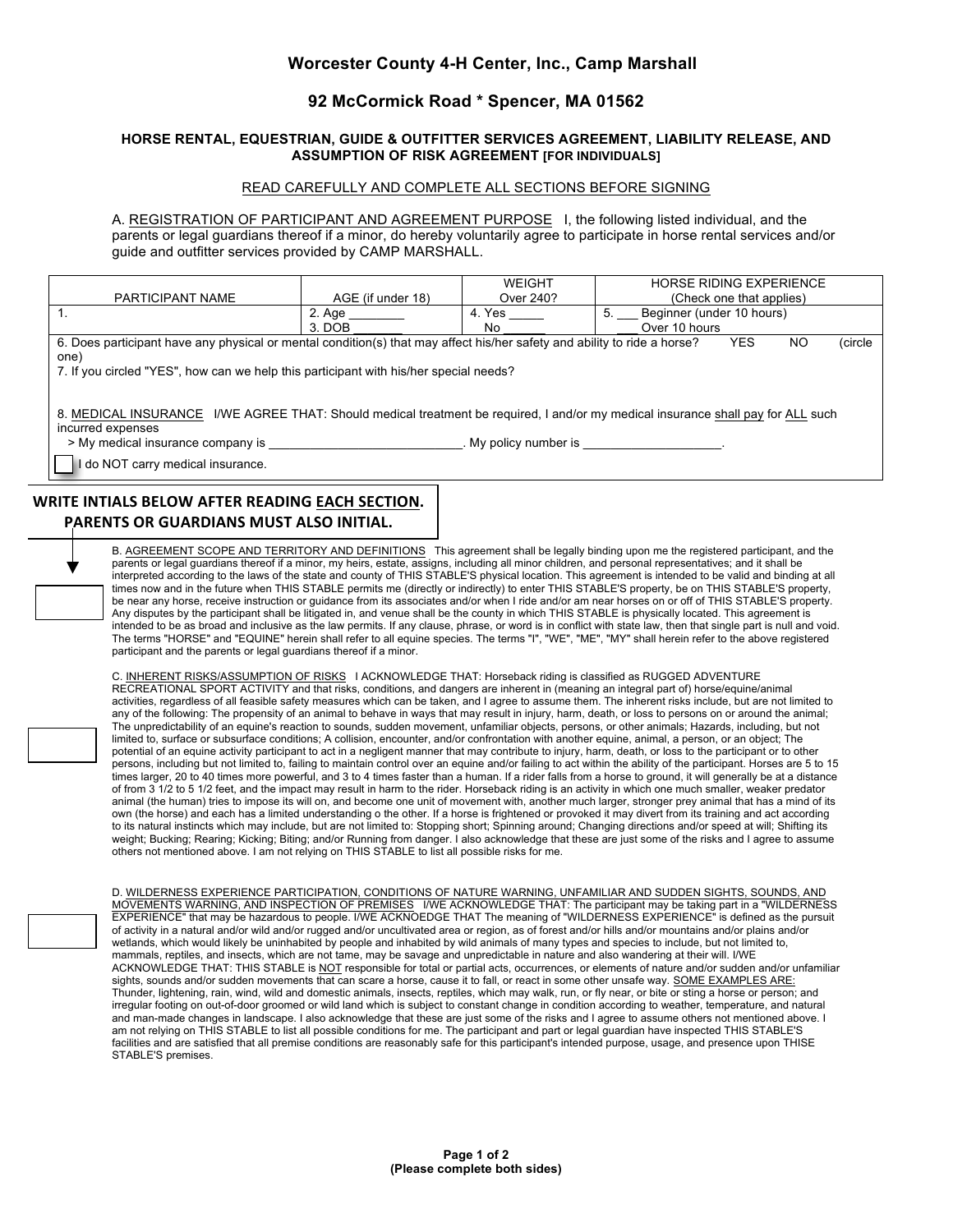E. CARRY-ON OBJECTS WARNING AND SHARP, LOUD NOISES AWRNING I/WE ACKNOWLEDGE THAT: When approaching, mounting, and riding horses, I must not carry loose items that may fall or blow away or flap in the wind or bounce or make sharp or loud noises, the action of which may scare horses causing them to react in unsafe ways. SOME EXAMPLES ARE: Cameras, cell phones, hats not securely fastened under chin, toys, purses. When near or riding a horse, participants must not make sharp or loud noises, such as whistling or screaming or yelling, the sound of which may scare horses causing them to react in unsafe ways.



F. SADDLE GIRTH LOOSENING WARNING I/WE ACKNOWLEDDGE THAT: Saddle girth s (fastener straps around the horse's belly) may loosen during riding. Riders must alert the nearest attendant of any girth looseness so action can be taken to avoid saddle slippage and the potential for the rider to fall from the horse.

G. PROTECTIVE HEADGEAR/HELMET WARNING AND OFFERING: I/WE AGREE THAT: I for myself and on behalf of my child and/or legal ward have been warned and advised by THIS STABLE that protective headgear/helmet, which meets or exceeds the quality standards of the SEI CERTIFIED ASTM STANDARD F 1163 Equestrian Helmet, should be worn while riding, handling, and/or being near horses, and I understand that the wearing of such headgear/helmet at these times may reduce severity of some of the wearer's head injuries and possibly prevent the wearer's death from happening as the result of a fall and other occurrences. I/WE ACKNOWLEDGE THAT: THIS STABLE has offered me, and my child and/or legal ward if applicable, protective headgear/helmet that meets or exceeds the quality standards of the SEI CERTIFIED ASTM STANDARD F 1163 Equestrian Helmet. I/WE ACKNOWLEDGE THAT: Protective headgear/helmet provided by THIS STABLE may not be of perfect fit for the participant's head, and that once provided I/WE will be responsible for securing the headgear/helmet on the participant's head at all times. I am not relying on THIS STABLE and/or its associates to check any headgear/helmet or headgear/helmet strap that I may wear, or to monitor my compliance with this suggestion at any time now or in the future.

H. PROTECTIVE HEADGEAR/HELMET POLICY THIS STABLE'S PROTECTIVE HEADGEAR/HELMET POLICY: I understand and agree that THIS STABLE requires that all riders must wear ASTM Standard F 1163 Protective Headgear/Helmets.

I. LIABILITY RELEASE I AGREE THAT: In consideration of THIS STABLE allowing my participant in this activity, under the terms set forth herein, I for myself and on behalf of my child and/or legal ward, heirs, administrators, personal representatives or assigns, members, owners of premises and trails, affiliated organizations, and insurers, and others acting on their behalf (hereinafter, collectively referred to as "Associates") of and from all claims, demands, causes of action and legal liability, whether the same be known or unknown, anticipated or unanticipated, due to THIS STABLE'S and/or ITS ASSOCIATE'S ordinary negligence or legal liability; and I do further agree that except in the event of THIS STABLE'S gross negligence and/or willful and/or wanton misconduct, I shall not bring any claims, demands, legal actions and causes of action, against THIS STABLE and ITS ASSOCIATES as stated above in this clause, for any economic and non-economic losses due to bodily injury and/or death and/or property damage, sustained by me and/or my minor child or legal ward in relation to the premises and operations of THIS STABLE, to include while riding, handling, or otherwise being near horses owned by me or owned by THIS STABLE, or in the care, custody, or control of THIS STABLE, whether on or off the premises of THIS STABLE, but not limited to being on THIS STABLE'S premises.

J. <u>EQUINE ACTIVITIES LIABILITY ACT (EALA) WARNING OR LANGUAGE:</u> (This clause applies <u>only for</u> operations located in these states: AL, AZ,<br>CO, DE, FL, GA, IL, IA, IN, KY, KS, LA, ME, MA, MI, MS, MO, NE, NC, OH, OK, OR, R have reviewed this state's EQUINE ACTIVITY LIABILITY CT WARNING OR LANGUAGE, a copy of which is attached hereto and incorporated as if fully set forth herein. INSTRUCTION TO SIGNERS: DO NOT SIGN UNLESS A COPY OF THE EALA WARNING OR LANGUAGE IS ATTACHED TO THIS AGREEMENT.

**Each Participant and Parents or Legal Guardians must sign below after reading and completing this entire document**

### SIGNER STATEMENT OF AWARENESS

WE, THE UNDERSIGNED, REPRESENT THAT I/WE HAVE READ AND DO UNDERSTAND THE FOREGOING AGREEMENT, LIABILITY RELEASE, AND ASSUMPTION OF RISK AGREEMENT. I/WE UNDERSTAND THAT BY SIGNING THIS DOCUMENT, I/WE AM GIVING UP RIGHTS TO SUE TODAY AND IN THE FUTURE. I/WE ATTEST THAT ALL FACTS ARE TRUE AND ACCURATE. I AM SIGNING THIS WHILE OF SOUND MIND AND NOT SUFFERING FROM SHOCK, OR UNDER THE INFLUENCE OF ALCOHOL, DRUGS, OR INTOXICANTS.

| SIGNATURE OF PARTICIPANT (Spouses must sign for themselves.) | <b>DATE</b>                        |             |
|--------------------------------------------------------------|------------------------------------|-------------|
| SIGNTURE OF PARENT, GUARDIAN, AND/OR SPOUSE                  |                                    | <b>DATE</b> |
| ADDRESS IN FULL                                              |                                    |             |
| HOME PHONE #                                                 | BUS, PHONE #                       |             |
| PERSONS TO CONTACT IN CASE OF EMERGENCY                      | <b>RELATIONSHIP TO PARTICIPANT</b> | PHONE#      |